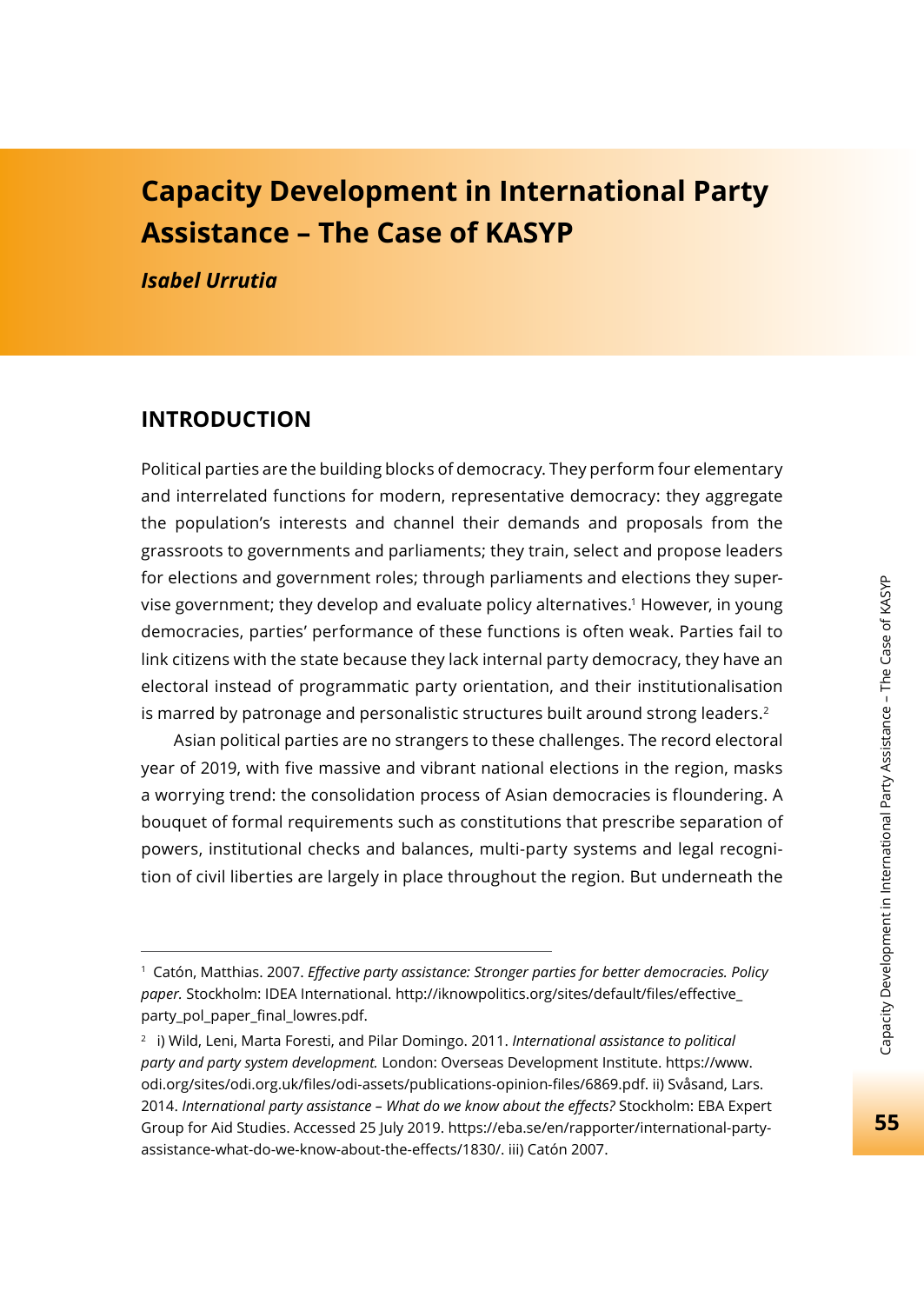formalities, structures of power co-optation, clientelism, corruption, exclusion and sectarianism persist; illiberal and authoritarian forces remain strong.<sup>3</sup>

International development cooperation has long engaged in strengthening young democracies and their party systems through international party assistance (IPA). It can be defined as:

"The organisational effort [by international development cooperation] to support democratic political parties, to promote a peaceful interaction between parties, and to strengthen the democratic political and legal environment for political parties."4

IPA efforts date back to the 1960s and underwent little change until the mid-2010s when diversified modes of interventions, strategies and donor stakeholders arose.5 The most common IPA intervention mode remains capacity development (CD) in the shape of training, academic and non-academic courses and exchange visits for party members.<sup>6</sup> These programmes increasingly seek to involve civil society organisations to enable the development of political leadership from outside the established elites, and they aim to strengthen the participation of underrepresented groups such as youth and women.<sup>7</sup>

Developing the democratic capacities of young party members is a focal point of IPA. The expectation behind it is that trained members will assume party

7 Carothers 2014.

<sup>3</sup> Pepinsky, Thomas. 2017. *Democracy isn't receding in Southeast Asia, authoritarianism is enduring.* 4 November. https://www.eastasiaforum.org/2017/11/04/democracy-isnt-recedingin-southeast-asia-authoritarianism-is-enduring/.

<sup>4</sup> Burnell and Gerritts 2010 in Svåsand 2014.

<sup>&</sup>lt;sup>5</sup> The first phase was dominated by German political foundations and US American political institutes affiliated with both countries' leading parties. The most relevant German foundations providing IPA are the Konrad Adenauer Stiftung and Friedrich Ebert Stiftung. See Carothers, Thomas. 2014. "Principles for political party assistance." In *Accountability and democratic governance: Orientations and principles for development*, by OECD, 85-96. Paris: OECD. doi:https://doi.org/10.1787/9789264183636-en.

 $6$  Direct IPA also includes other modes such as providing advisory, consultants, political polls (see Carothers 2014) and financial or in-kind grants (see Catón 2007). Indirect support involves indirect or pooled funding to multi-party or multi-stakeholder dialogues and brokering or negotiation (see Wild, Foresti and Domingo 2011).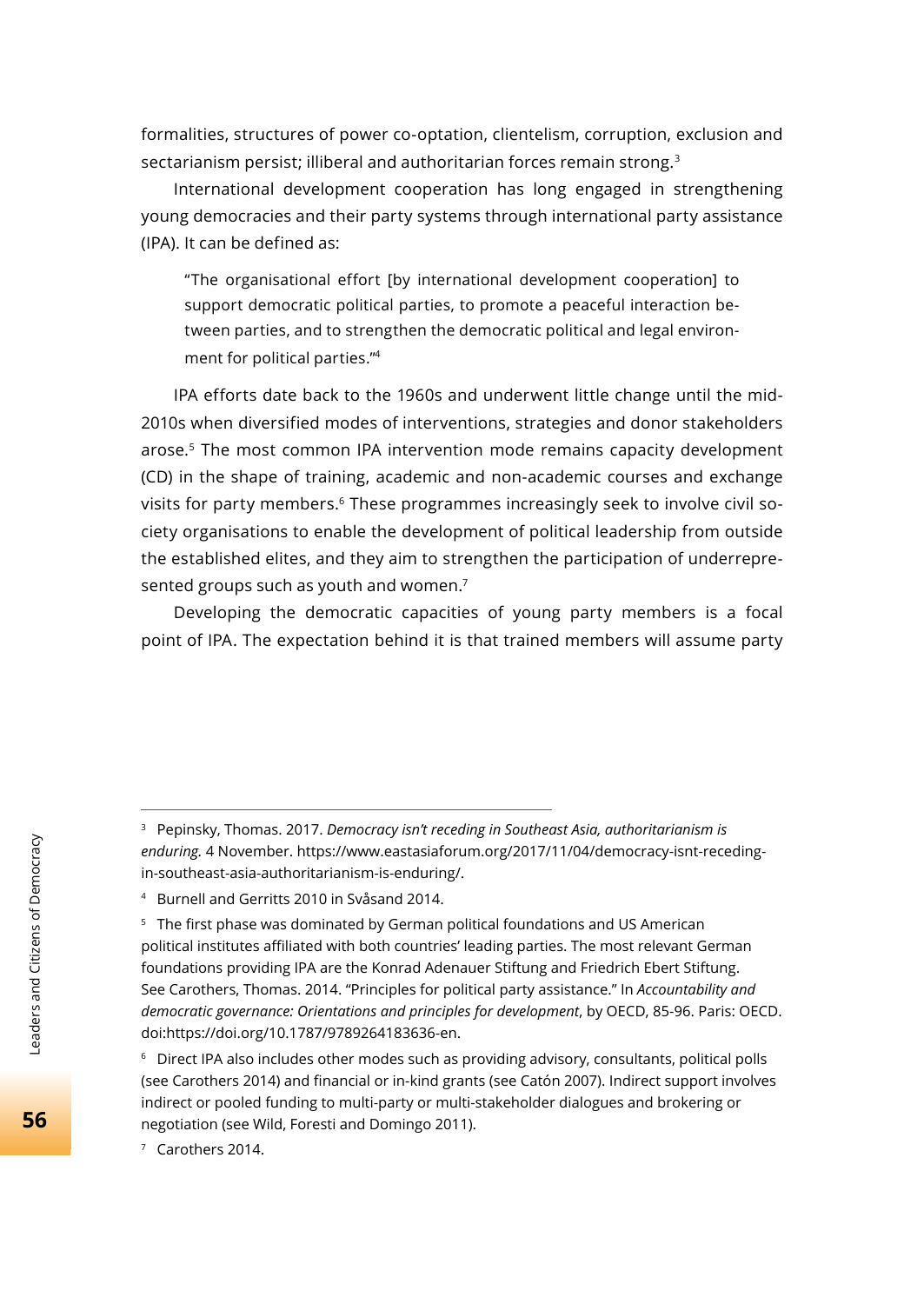leadership positions after the generational change and that they will exert a more democratic leadership, thereby bringing about change in their parties.<sup>8</sup>

Despite its long history, IPA continues to face important challenges. As with all interventions for consolidating democracy, the effectiveness of IPA is limited in the face of local structural and circumstantial factors and dynamics which lie beyond its influence.9 Additionally, the field of IPA lacks a systematic methodological framework of what it can achieve and how to do so.<sup>10</sup> There is scarce empirical evidence on IPA's transformative effects on political parties; little progress in party development has been found, and even when there is, the causal attribution across existing evaluations is weak.11 IPA evaluations also display inconsistencies in what outcomes they assess and the availability of project data, and results measurement is often restricted to output level, e.g., number of events held, number of trained politicians, etc.12

Even less attention has been paid to empirically gauging the transformative effects of CD. IPA's theorised impacts often hinge on the success of CD programmes in achieving outcomes on the individual level, that is, enhancing party members' knowledge and skills. These are then expected to expand from individuals to their organisations through procedures and knowledge management.13 But there is little empirical evidence confirming the first link in this results chain – the effectiveness

10 Catón 2007.

<sup>8</sup> Svåsand 2014. Youth-oriented CD programmes are now implemented by numerous donors, prominent examples are the Netherlands Institute for Multiparty Democracy (NIMD)'s regional Fora of Young Politicians, the Programme for Young Politicians in Africa (PYPA), implemented jointly by four Swedish party-affiliated organisations and local partners, and the Young Leaders Programme in South Africa, implemented by the South African Democratic Alliance affiliated with the British Liberal Democratic Party and supported by the Westminster Foundation for Democracy. In Asia, the largest multi-party programme is the Konrad Adenauer School for Young Politicians (KASYP) followed by the Political Management Training for Young Progressives, implemented jointly by German, Swedish and Asian member parties of the Progressive Alliance.

<sup>9</sup> Stern, Elliot, Nicoletta Stame, John Mayne, Kim Forss, Rick Davies, and Barbara Befani. 2012. Broadening the range of designs and methods for impact evaluations. Working Paper 38, London: DFID. https://www.oecd.org/derec/50399683.pdf.

<sup>11</sup> Carothers 2014.

<sup>12</sup> i) Svåsand 2014. ii) Wild, Foresti and Domingo 2011.

<sup>&</sup>lt;sup>13</sup> Vallejo, Bertha, and Uta Wehn. 2016. "Capacity Development Evaluation: The Challenge of the Results Agenda and Measuring Return on Investment in the Global South." *World Development* 79: 1–13. doi:http://dx.doi.org/10.1016/j.worlddev.2015.10.044.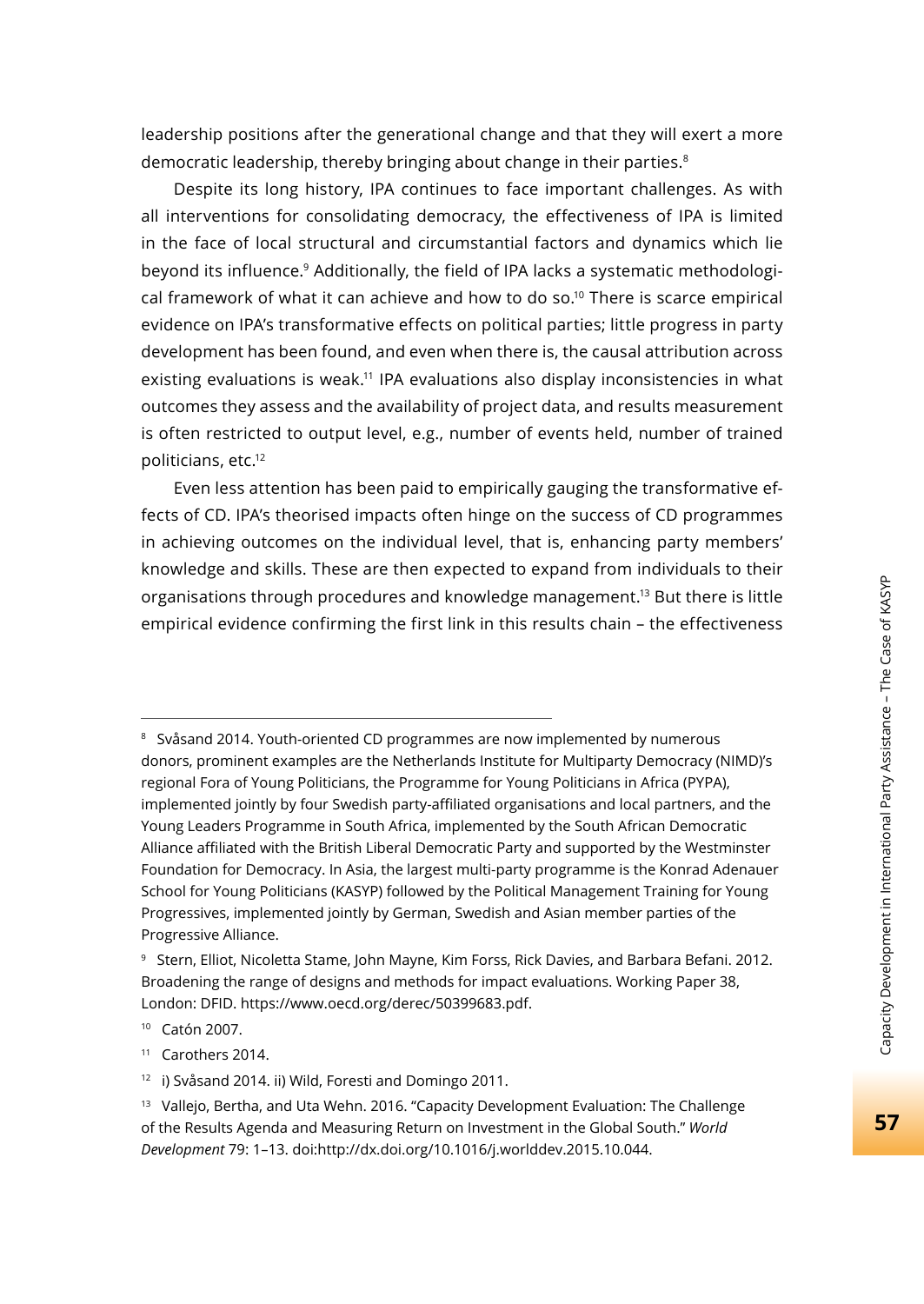of CD in enhancing knowledge and skills for democracy and party consolidation. Without evaluating these learning outcomes, CD will remain a black box in IPA.

This article, therefore, aims to contribute to building an empirical basis for understanding how CD delivers results for IPA. It seeks to provide answers to the questions: to what extent do CD programmes enhance knowledge and skills for democratic party performance among individuals and what are the contributing factors? To this end, it proposes an analytic framework for understanding and assessing the effectiveness of CD. It then reports findings obtained from evaluating the KASYP programme with this framework.

### **UNDERSTANDING AND EVALUATING CAPACITY DEVELOPMENT FOR IPA**

CD for IPA aims to enhance parties' and members' knowledge and skills for democratic performance and successful party operations (programme development, recruiting, campaigning, etc.).<sup>14</sup> But there are multiple challenges in evaluating the achievement of this objective. First, evaluations of CD face the same difficulties regarding causal attribution as with all IPA interventions. There is growing acknowledgement that in IPA, a given cause is not exclusively responsible for a given impact but only contributes to it.<sup>15</sup> This is even more so for CD because of the intangible nature of capacities and the complex processes by which individuals and organisations develop them.<sup>16</sup> Completing a CD programme does not guarantee that individuals have enhanced their capacities because CD is not simply the delivery of information. Rather, it is a

"process through which individuals, groups, organisations, institutions, and societies increase their abilities to: (i) perform core functions, solve problems, define and achieve objectives; and (ii) understand and deal with their development needs in a broad context and in a sustainable manner."17

In sum, the outcomes of CD on individuals comprise changes in how they think and act.<sup>18</sup> This article thus conceptualises results from CD programmes not as output but as outcomes on the level of individuals. It further disaggregates them into

<sup>&</sup>lt;sup>14</sup> Wild, Foresti and Domingo 2011.

<sup>15</sup> i) Carothers 2014. ii) Stern, et al. 2012.

<sup>&</sup>lt;sup>16</sup> Vallejo and Wehn 2016.

<sup>&</sup>lt;sup>17</sup> Vallejo and Wehn 2016.

<sup>&</sup>lt;sup>18</sup> Vallejo and Wehn 2016.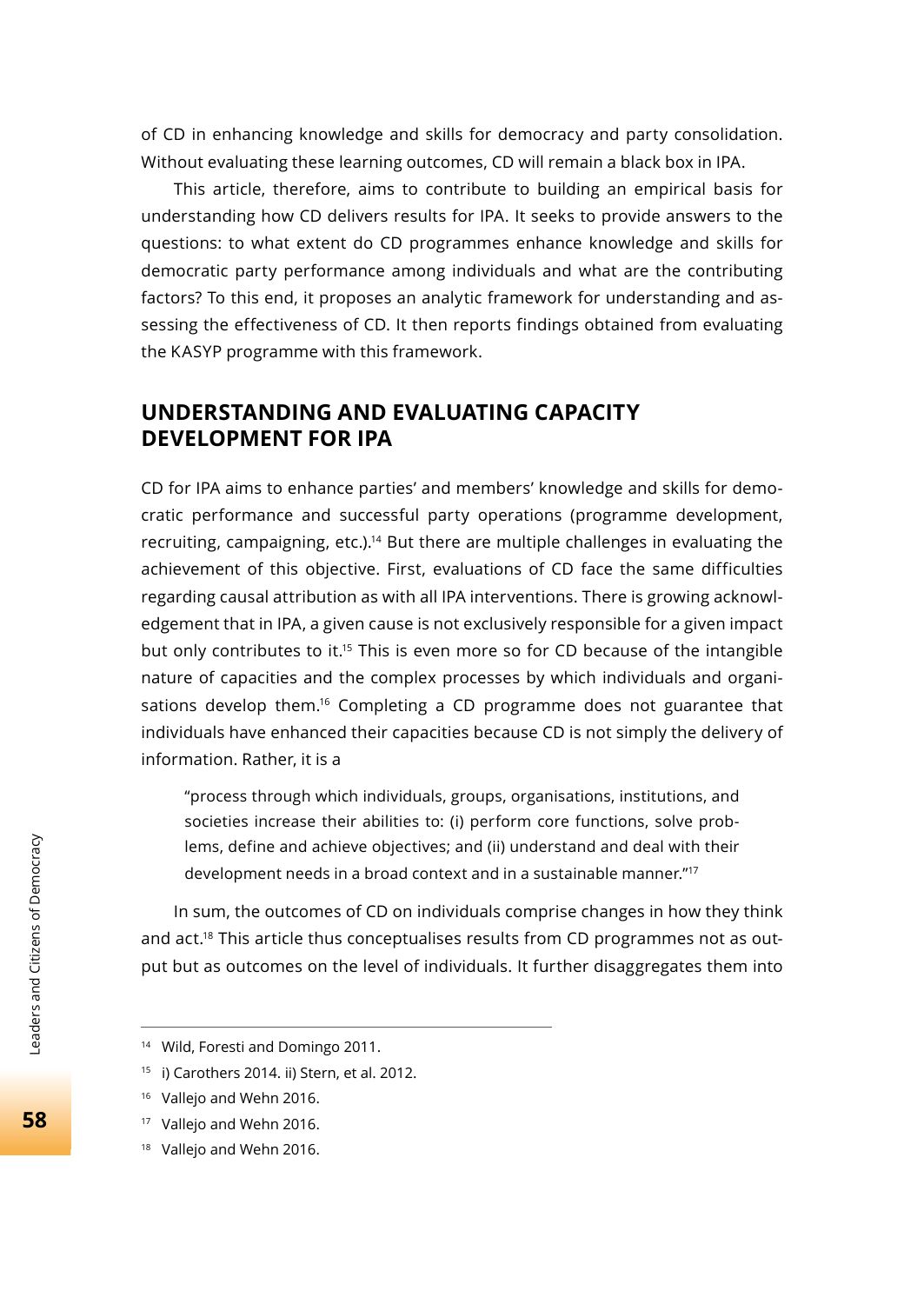gains in knowledge and skills (learning gains) and the behavioural change which consists of applying this learning (learning usage).

**Figure 1. Simplified results chain of capacity development for IPA.** 



Source: Author's own.

Even when a CD programme has in-built learning assessments (which few programmes seem to have<sup>19</sup>), this data should not stand for outputs but should be analysed towards understanding what changes occurred in individuals' learning and how these changes came about. Otherwise, CD evaluations fail to address the black box of how trained individuals learn, and without that, they cannot provide empirical evidence on the effectiveness of CD.

There are multiple approaches for evaluating the outcomes of CD programmes. In the context of the results agenda in development cooperation, much preference has been placed on experimental or semi-experimental designs based on a counterfactual comparison. However, these are often unfeasible for CD in IPA because of the political sensitivity of the interventions.<sup>20</sup> Instead, approaches such as Contribution Analysis (CA) are more apt as they shine a light on the causal mechanisms, the combination of causal and contextual factors, and underlying

 $19$  NIMD's evaluations do not specify if and how learning from its CD programmes is assessed on the individual level, see for example Schakel, Lydeke, and Lars Svåsand. 2014. *An evaluation of NIMD's application of direct party assistance.* The Hague: NIMD. https://nimd.org/evaluation/ evaluation-report-nimds-direct-party-assistance-2/. PYPA has yearly learning evaluations conducted by external evaluators. Learning assessment is based on survey data and interviews, with analysis of change conducted against a baseline generated at the start of the programme, see Karlsson, Ann, Elin Ekström, and Monica Johansson. 2016. *Annual evaluation report PYPA 2015.* Stockholm: KIC. http://kicsweden.org/en/our-projects/pypa-program-foryoung-politicians-in-africa/.

<sup>&</sup>lt;sup>20</sup> For KASYP, no counterfactual could be constructed due to the political sensitivities of applicants' nominations. Participation in KASYP cannot be randomised because it is programmed to be competitive and applicants are usually nominated by the Foundation's country offices, by parties with which KASPDA collaborated, or by alumni. Applications must be formally endorsed by the applicant's political party through a nomination letter from a higherranking party official to ensure the party's engagement.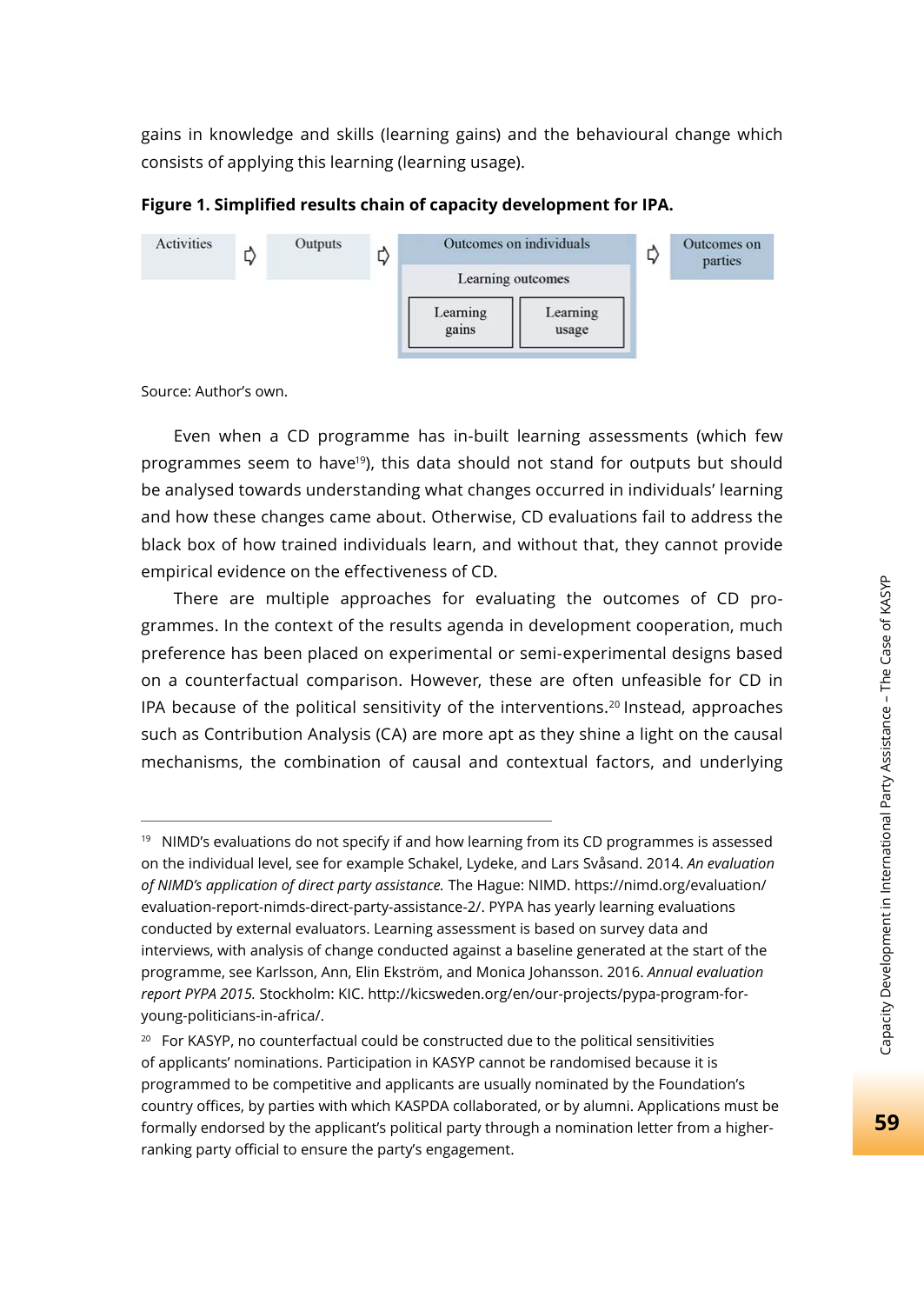assumptions.<sup>21</sup> Yet CA does not reflect by itself the specificities of developing the capacities of individuals.

I propose that combining CA with well-established models for evaluating adult learning in fields such as education and health can draw a more complete picture of what learning outcomes for IPA can be delivered by CD programmes, how and for whom. One such model is Kirkpatrick's four-level Training Effectiveness Model (TEM). It was developed in 1959 for evaluating organisational training, mainly in businesses, and today is often adapted and used to evaluate CD programmes for development.22 The model conceptualises effectiveness as a four-level hierarchy, in which one level builds on another and increases effectiveness towards the achievement of organisational goals:

- 1) Reaction: The degree to which participants perceive the training to be favourable, engaging and relevant to their jobs.
- 2) Learning: The degree to which participants acquire the intended knowledge, skills, confidence and commitment from the training.
- 3) Behaviour: The degree to which participants apply what they learnt from training when they are back on the job.
- 4) Results: The degree to which targeted outcomes, usually on the organisational level, occur as a result of the training and follow-up package.<sup>23</sup>

As levels rise, they are more consecutive: while participants can still learn even if their reaction is negative, they cannot change their behaviour if they have not gained knowledge to do so. Combining this model with the analytical approach of

<sup>21</sup> i) Stern, et al. 2012. ii) Westhorp, Gill. 2014. *Realist impact evaluation. An introduction.* Working and Discussion Papers, London: ODI. https://www.odi.org/publications/8716-realist-impactevaluation-introduction.

<sup>&</sup>lt;sup>22</sup> Caroll-Scott, Amy, Peggy Toy, Roberta Wyn, Jazmin Zane, and Steven Wallace. 2012. "Results From the Data & Democracy Initiative to Enhance Community-Based Organization Data and Research Capacity." *American Journal of Public Health* 102 (7): 1384-1391. https://www.ncbi.nlm. nih.gov/pmc/articles/PMC3478024/. Another frequently used approach is Brinkerhoff's Success Case Method, which informed the interviewee selection of this evaluation. Evaluations with this method were conducted, for example by Olson, Curtis, Marianna Shershneva, and Michelle Horowitz. 2011. "Peering Inside the Clock: Using Success Case Method to Determine How and Why Practice-Based Educational Interventions Succeed." *Journal of Continuing Education in the Health Professions* 50-59.

<sup>23</sup> Kirkpatrick Partners. 2019. *The Kirkpatrick Model.* 26 June. https://www.kirkpatrickpartners. com/Our-Philosophy/The-Kirkpatrick-Mode.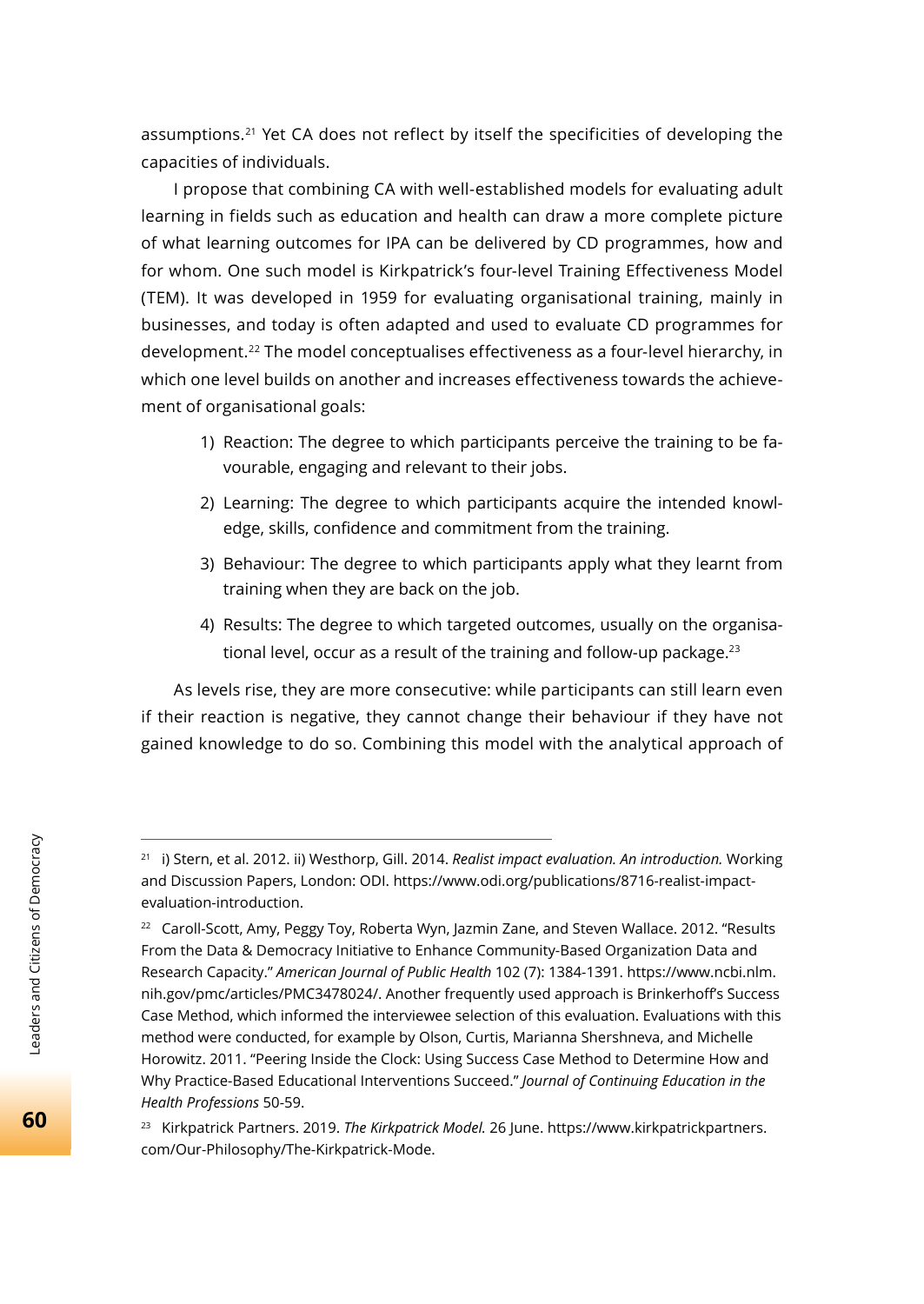CA allows researchers to observe learning gains and usage, as well as contributing and hindering factors.

### **EVIDENCE ON LEARNING OUTCOMES FROM THE KASYP EVALUATION**

KASYP is a CD programme established in 2010 within the scope of the Konrad Adenauer Foundation's IPA mission to "consolidate democracy" by fostering representative and accountable democratic parties in Asia through strengthening young politicians' capacities. By 2019, the programme had trained more than 200 young politicians from 15 Asian countries and 43 political parties. Through four one-week training sessions in four different countries, it delivers modules on party building and electoral campaigning in democratic systems, local governance and German politics, while also training practical skills such as project management.

A preliminary phase of the evaluation reconstructed KASYP's Theory of Change (ToC) in collaboration with programme staff. Based on the outcomes and assumptions specified in the ToC, the evaluation objective was recalibrated into providing empirical evidence on what observable learning outcomes were achieved and what context factors mediate these results. This information would serve the Foundation in improving the effectiveness of its programme and adapting it to young politicians' learning needs. The evaluation applied a combined analytical framework of CA and TEM but limited the research to the first three effectiveness levels because KASYP had neither specified nor monitored targets on the level of political parties. Research proceeded in three steps: 1. Descriptive analysis of KASYP outputs; 2. Identification analysis of KASYP learning outcomes; and 3. Exploratory analysis of contribution mechanisms. To complete step 2, indicators were developed for identifying and qualifying change in alumni's capacities (outcome 1: alumni learnt) and in their behaviour (outcome 2: alumni used learning).

Primary data was collected to complete all three steps. No method for assessing learning is ideal; quizzes, reports, interviews or observations all have advantages and limitations. Thus, a combination of quantitative and qualitative methods was used to observe alumni's ability to recall learning contents and their reported usage of these contents. An online survey targeted all KASYP alumni and provided a sample of 73 respondents which reflected the population's diversity. The survey was rolled out in anonymous and non-anonymous forms, the latter because it allowed increasing response rates at a KASYP event. Positive bias from these personal responses, and from non-respondents, was partially addressed by considering incomplete responses and comparing responses from both survey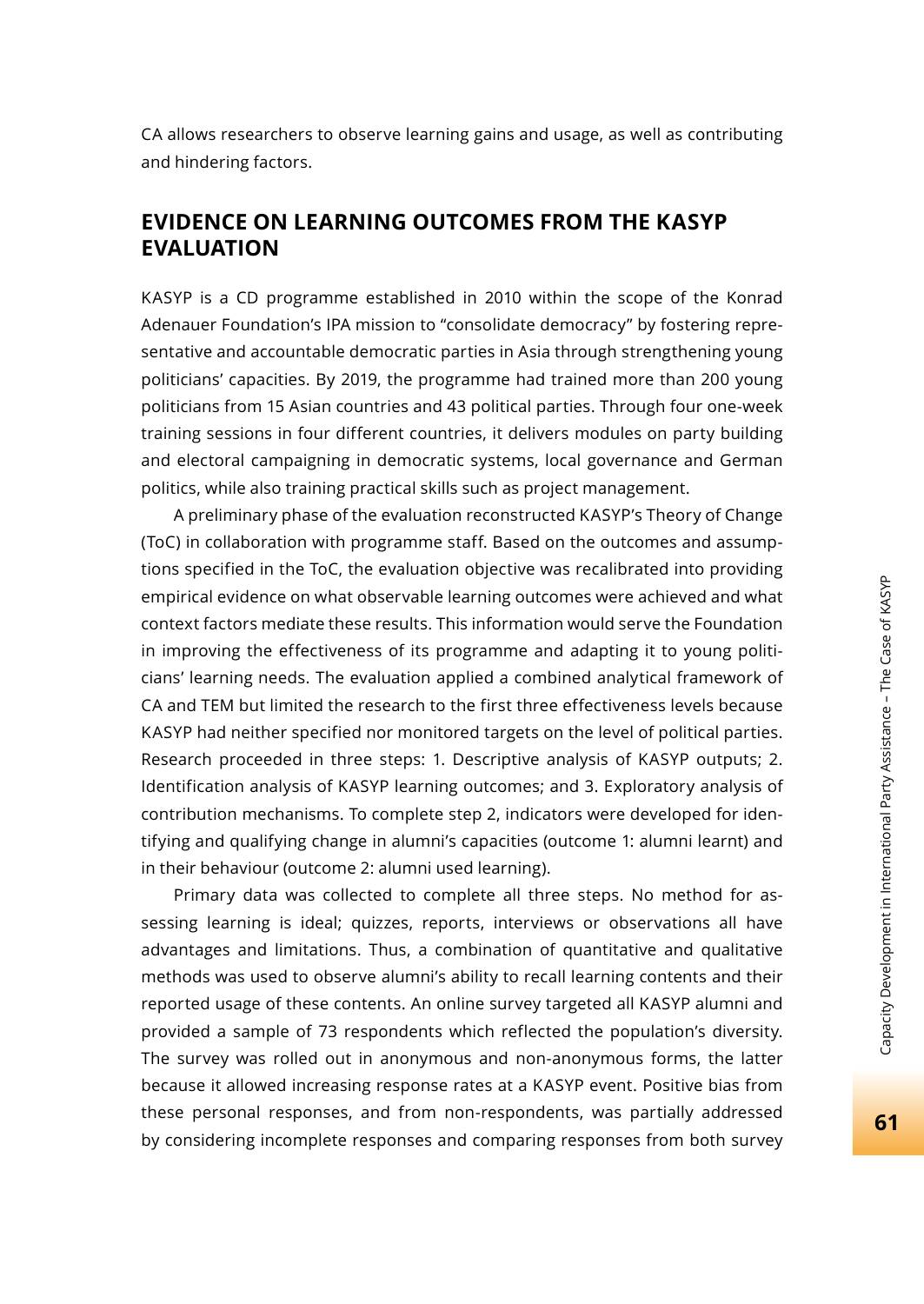rollouts. As the indicators for gauging changes in alumni's knowledge and skills were recall-abilities, negative bias could have been introduced by respondents who completed the programme many years ago and whose recall abilities were naturally weakened by time. This was partially addressed by analysing data from seven semistructured interviews with successful alumni and from focus group discussions using the World Café methodology with 100 participants divided into two clusters.<sup>24</sup> Additional information was drawn from document reviews and programme staff provided insights for the early stage of the evaluation.

Because of the high diversity of alumni's backgrounds and the multiple contexts in which KASYP was conducted, the findings and conclusions from the evaluation cannot be generalised to other CD programmes for IPA. However, they provide clues for further studying and understanding the potential and challenges of IPA youth CD programmes in Asian democracies.

## **Learning gains – What alumni learnt**

On the first effectiveness level, Reaction, KASYP was found to be effective as its alumni were satisfied with the programme and considered it relevant. On the second level, Learning, the research interest lay in finding evidence of learning gains related to the following targeted capacities, which were anchored in the KASYP curriculum:

- Democratic knowledge: role and functioning of political parties in democracies, good governance, local governance, local sustainable development, electoral campaigning and (new) media, the political system of Germany.
- Political hard and soft skills: project design and management, campaigning, communication, intercultural competency.

Findings were mixed. On the one hand, recall among surveyed and interviewed alumni was found to be common and detailed on the topic of electoral campaigning. Responses not only highlighted specific issues such as campaign strategy and messaging, but also reflected on tools, cases and specific lessons such as "know the pulse of voters and hit them right there". Less frequent but likewise detailed recall was found on project design and management skills. The logical framework (logframe) was mentioned most prominently in the survey answers and in the interviews while other tools, such as SWOT analysis, were also recalled. Multiple

<sup>&</sup>lt;sup>24</sup> Special thanks to the KASPDA team for shouldering the main workload of the interviews and group discussions in Penang.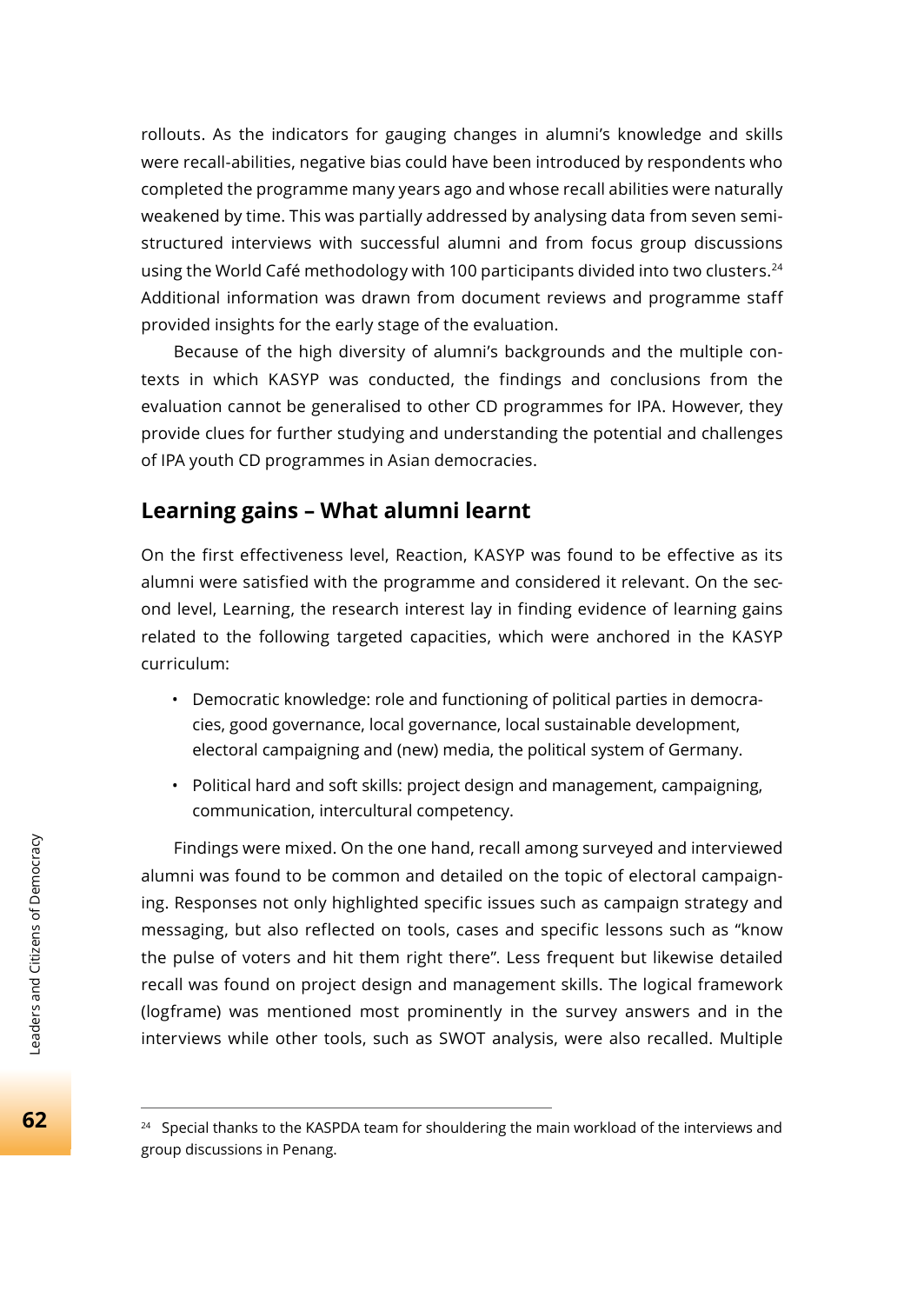responses highlighted lessons about using and adapting planning and management tools to personal contexts. Additionally, the interviews also suggest that alumni developed unintended learning gains: awareness and information on Asian current affairs.

On the other hand, only weak evidence was found of alumni gaining knowledge on the role of political parties and the liberal democratic system. The quantitative and qualitative data contained high amounts of namedropping – recall by name only. Most frequently mentioned were the words "party functions" and the fact that parties are important to democracy, without further specifying the functions nor why parties matter. Only one interviewee engaged with the topic by describing his country's democratic transition scenario. Beyond this case, interviews added no further evidence of learning beyond names. Notably, two interviews and the group discussions included remarks on these topics, which raises the question of whether values of democracy were left open for interpretation. For example, one interviewee used the diversity of country-specific contexts to relativise democratic principles such as non-discrimination and human rights.

It is noteworthy that despite the limited learning gains on democracy and party functions, alumni expressed a strong demand for knowledge and skills to address new challenges to democracy. In the group discussions, the most frequently mentioned topics were issues of press freedom and interest in learning how to address digital misinformation and fake news.

Regarding soft skills, recall is not an adequate indicator and behavioural observation was not possible. Instead, survey responses and personal reflections were analysed. These suggest that most alumni increased their self-confidence and their appreciation for diversity; 62 per cent of survey respondents also fully agreed with the statement that through KASYP they had grown more tolerant of worldviews different from their own.

Contextual factors on the demand and supply side of training were then explored to find possible explanations for the variations in learning outcomes. On the demand side, a key assumption in the KASYP ToC is that participants have the willingness to learn. This was confirmed through a proxy, as 60 per cent of respondents ranked the gaining of new political knowledge and skills as their most important reason for enrolling in the programme.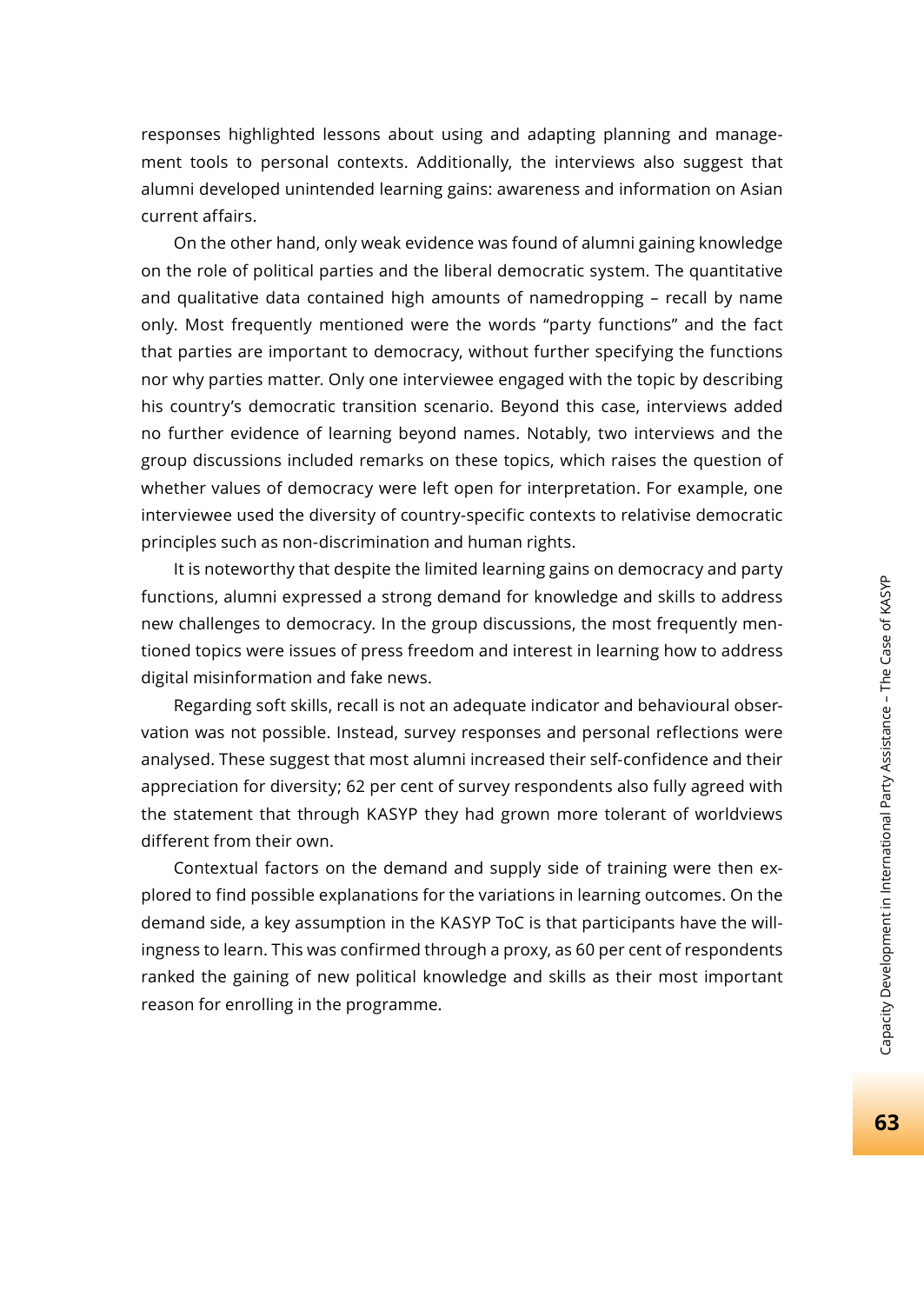

#### **Figure 2. Alumni primary reason for enrolment.**

Source: Author's own, data from online survey, both rollouts.

Yet, the difference in learning gains by topics suggests that alumni had preferences on what they were willing to learn. Among survey respondents who were members of political parties, 84 per cent participated in electoral campaigns, more than in any other party activity. These experiences are likely to have enabled learning gains in campaigning skills. Knowledge and skill interests were also contingent on alumni's party positions – while most alumni were involved in party work, some had responsibilities in government when they participated in the programme, either as members of the executive or the legislative branch. Interviewees with government positions displayed high appreciation for project management skills and lessons from local governance experiences in Germany and Asia.

On the supply side, learning was driven by an environment perceived to be conducive and effective, with much learning occurring through peer-to-peer exchange among cohort members during and after the programme. KASYP features a hands-on component, the political project, intended to serve as an opportunity for participants to practise. Indeed, 86 per cent of survey respondents found it "much" and "very much" useful for practising project management skills. The experiential dimension of learning matters and it may be one of the factors limiting learning gains on the topics of political parties and democracy. As these largely comprise theoretical knowledge, building and retaining it is difficult. More so if contents are difficult to relate to alumni's country realities, as multiple respondents noted.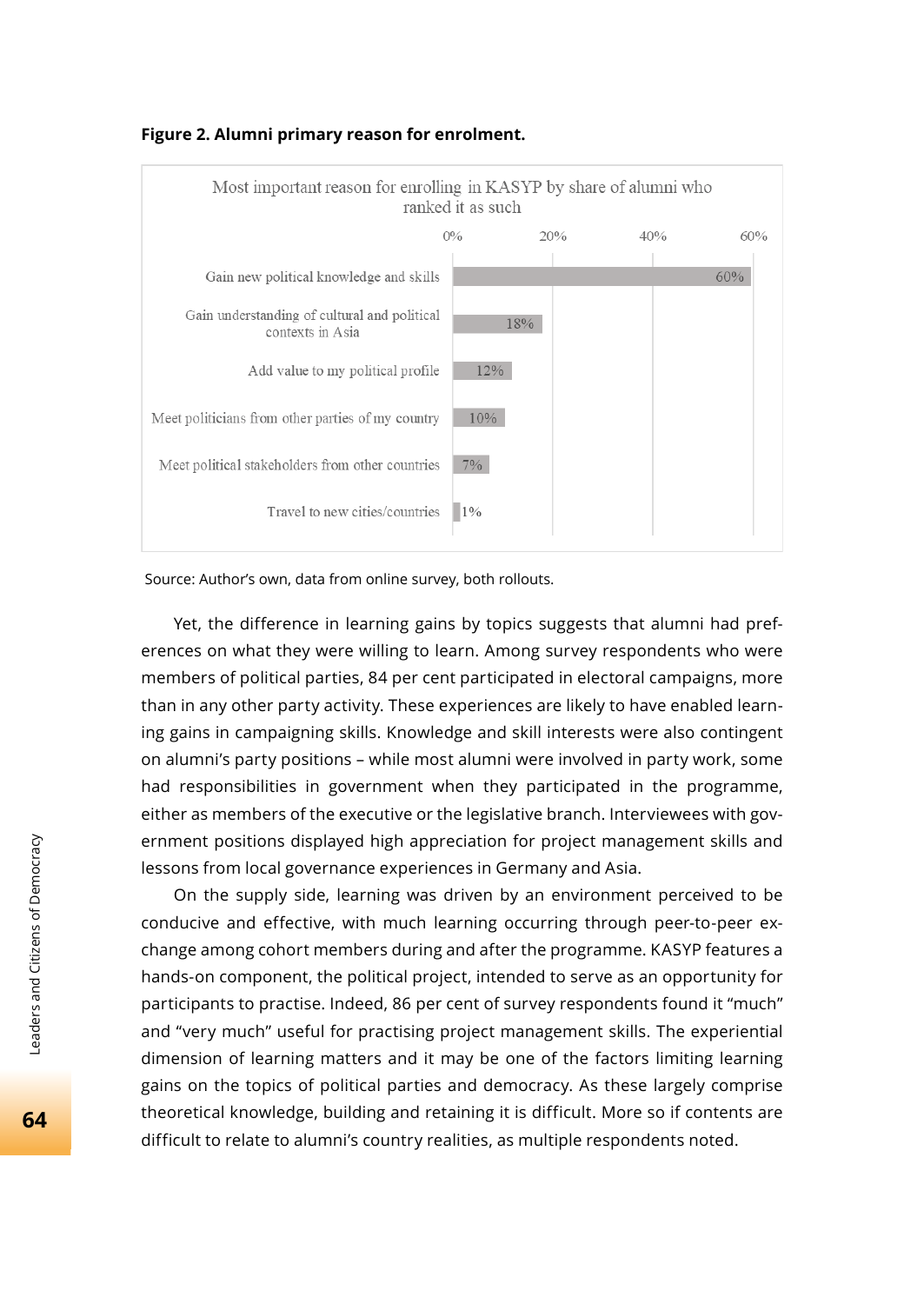The third training effectiveness level refers to whether alumni used what they learnt in KASYP, what learnings specifically they applied in their political parties, and in which situations. The empirical evidence to assess this effectiveness level is limited to alumni declaring such usage in the survey and the interviews. Alumni's reports could have been biased towards projecting a proactive image of themselves; thus, responses were read carefully and probed when possible. KASYP's training effectiveness on this level was low.

Among respondents to the anonymous and personal survey rollouts, 76 per cent and 88 per cent respectively declared that they used the gained knowledge and skills, mostly campaigning and project management skills. Concrete and detailed examples of such usage would have served as strong indicators of effectiveness on this level, but only one verifiable example was found in the interviews – one alumnus described how he used his KASYP learning for opinion polling and manifesto drafting. The survey responses contained 11 brief examples, but because no probing was possible, they counted as weak evidence.

| Topics/skills | Anonymous rollout                                                                                                                                                                                                                                                                                                                           | Personal rollout                                                                                                                                         |
|---------------|---------------------------------------------------------------------------------------------------------------------------------------------------------------------------------------------------------------------------------------------------------------------------------------------------------------------------------------------|----------------------------------------------------------------------------------------------------------------------------------------------------------|
| Campaigning   | I am a Member of []. Currently we are doing<br>research for the 2020 Election in Myanmar. In<br>our research, I am using the things learnt from<br>KASYP, especially from Electoral Campaign<br>Lecture. [] Our findings and recommendations<br>are reported to [] to support its decision-<br>making for preparation of the 2020 Election. | I am currently working<br>on a campaign plan<br>for the next year's<br>election, and the<br>campaign planning<br>sessions have been a<br>great resource. |

#### **Table 1. Selected examples of KASYP learning usage.**

Source: Author's own, data from online survey, both rollouts.

Nevertheless, 85 per cent of survey respondents and all interviewees reported that they used their learning indirectly by passing it on to other beneficiaries in their parties, often through self-organised training events.

The key contextual factor influencing alumni's usage was their party environment. Survey responses and interviews indicate that alumni with close links to the party elite, and in parties where KASYP had a good reputation, enjoyed more resources and opportunities to use their KASYP learning during and after the programme. Alumni in opposite environments struggled to apply and share their KASYP learning in their parties, i.e., due to party bureaucracy. Additionally, interviewees reported that party support was more easily given to their projects and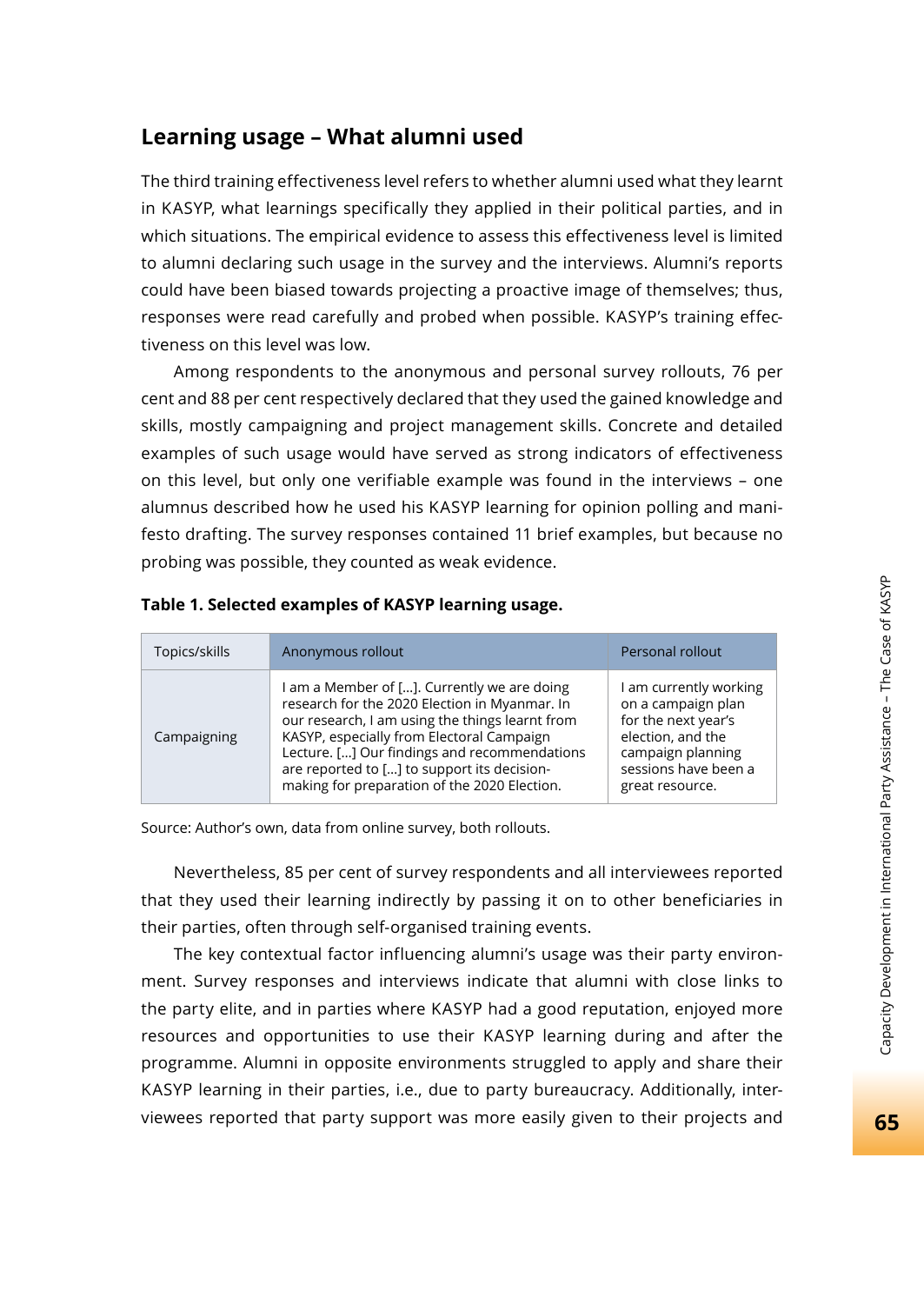initiatives in the context of elections and when these initiatives served election purposes.

Lastly, alumni cannot carry their learning into the parties if they are not party members. Among survey respondents, party membership after graduation declined from 92 per cent to 77 per cent, while none of the alumni from academia and civil society joined a party after completing the programme. This constitutes a risk to the sustainability of KASYP's training effectiveness.

#### **CONCLUSION**

The effectiveness of CD in developing knowledge and skills for democracy and party consolidation is the initial but understudied link in the results chains of IPA. It is still a black box in our understanding of how CD delivers results for IPA. The KASYP evaluation peered into this black box by providing empirical evidence on the programme's learning outcomes in young Asian politicians and on the factors that enabled or hindered these.

Applying a combined analytical framework of Contribution Analysis and Kirkpatrick's Training Effectiveness Model, the evaluation found that KASYP was effective in driving learning gains on electoral campaigning, project design and management skills and current affairs. These gains were enabled by alumni's learning preferences, which in turn were shaped by their party work experience and their responsibilities tied to their party positions. CD programming for IPA should hence be tailored to young politician's learning needs related to their actual party work. By harmonising targeted capacities, curriculum contents and the participant selection process, CD programmes can build on a participant's existing knowledge and interest to increase its effectiveness on learning gains.

The evaluation found only weak evidence of learning gains in the core topic of CD for IPA: knowledge on the role of political parties and the liberal democratic system. If young politicians cannot relate them to their country realities, they struggle to comprehend their meaning and how to implement them. To embed democratic learning contents into participants' contexts, they can be delivered around democratic challenges of concern to participants, such as press freedom and fake news. In doing so, programmes can allow for critical reflection and simultaneously build understanding about the quality of democracy. If CD is to have effectiveness for IPA, trained young politicians need to gain a solid analytical and value-based foundation on party functions and democracy.

Furthermore, the experiential dimension of learning matters. Given the theoretical nature of these topics, CD programmes can focus their didactical approaches